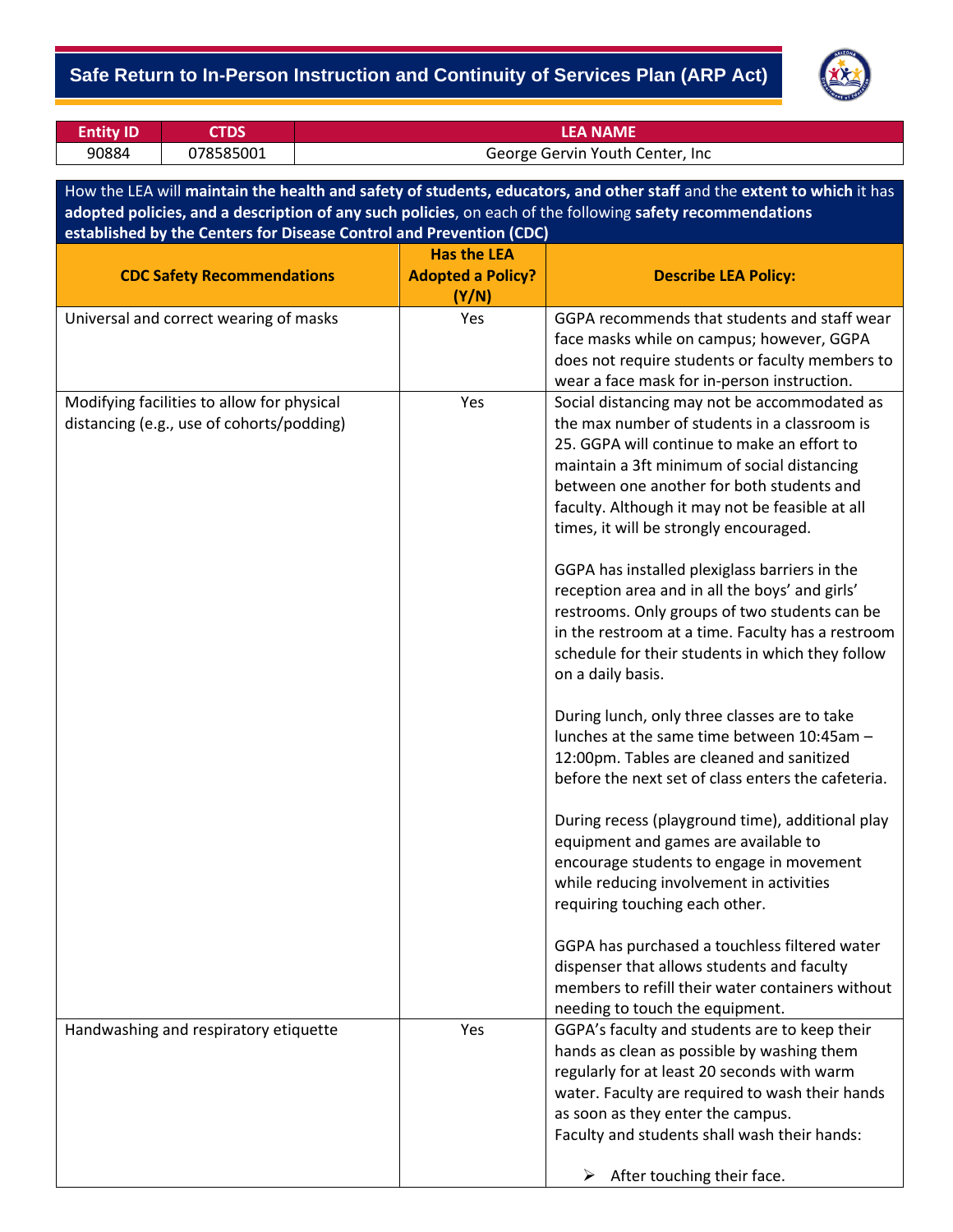| Safe Return to In-Person Instruction and Continuity of Services Plan (ARP Act)                                                                           |     |                                                                                                                                                                                                                                                                                                                                                                                                                                                                                                                                                                                                                                                                                                                                                                  |  |
|----------------------------------------------------------------------------------------------------------------------------------------------------------|-----|------------------------------------------------------------------------------------------------------------------------------------------------------------------------------------------------------------------------------------------------------------------------------------------------------------------------------------------------------------------------------------------------------------------------------------------------------------------------------------------------------------------------------------------------------------------------------------------------------------------------------------------------------------------------------------------------------------------------------------------------------------------|--|
|                                                                                                                                                          |     | $\triangleright$ After blowing one's nose, coughing or<br>sneezing.<br>After using the restroom.<br>➤<br>After sharing any equipment or using<br>any shared equipment; and,<br>Before and after eating.<br>≻                                                                                                                                                                                                                                                                                                                                                                                                                                                                                                                                                     |  |
|                                                                                                                                                          |     | GGPA installed hand sanitizer dispensers in each<br>classroom to ensure that students have that<br>available instantly.                                                                                                                                                                                                                                                                                                                                                                                                                                                                                                                                                                                                                                          |  |
|                                                                                                                                                          |     | Faculty and students are reminded on a daily<br>basis during the morning announcements to<br>avoid hugs and handshakes between one<br>another.                                                                                                                                                                                                                                                                                                                                                                                                                                                                                                                                                                                                                   |  |
|                                                                                                                                                          |     | Our respiratory etiquette includes the following:<br>$\triangleright$ Coughing and sneezing into a tissue<br>and/or one's upper sleeve instead of<br>one's hand; dispose of the tissue.<br>Washing hands or applying hand<br>➤<br>sanitizer after coughing or sneezing.                                                                                                                                                                                                                                                                                                                                                                                                                                                                                          |  |
| Cleaning and maintaining healthy facilities,<br>including improving ventilation                                                                          | Yes | While GGPA has a day porter and a cleaning<br>services team in the evening who follow the<br>CDC's Disinfecting Guide instructions, faculty<br>and students are to continue practicing<br>sanitation procedures as followed:<br>$\triangleright$ When faculty and students arrive to<br>campus and to their designated area<br>(class/office), they are to disinfect their<br>area upon arrival and before they leave<br>the classroom for the day. For our<br>middle school students, this will take<br>place during each rotation. The front<br>office will ensure that the safety of<br>others is not compromised by<br>disinfecting the chairs where guest and<br>students sit and the countertops upon<br>arrival and after guests have left the<br>office. |  |
|                                                                                                                                                          |     | GGPA contracts a company to complete a full<br>microbial level with electrostatic spray on the<br>entire building on a bi-weekly basis.                                                                                                                                                                                                                                                                                                                                                                                                                                                                                                                                                                                                                          |  |
| Contact tracing in combination with isolation<br>and quarantine, in collaboration with the<br>State, local, territorial, or Tribal health<br>departments | Yes | When a student or faculty member becomes<br>exposed or tested positive for COVID-19, the<br>Maricopa County Department of Public Health is<br>contacted to receive the appropriate steps to<br>take as it does change on a daily basis.                                                                                                                                                                                                                                                                                                                                                                                                                                                                                                                          |  |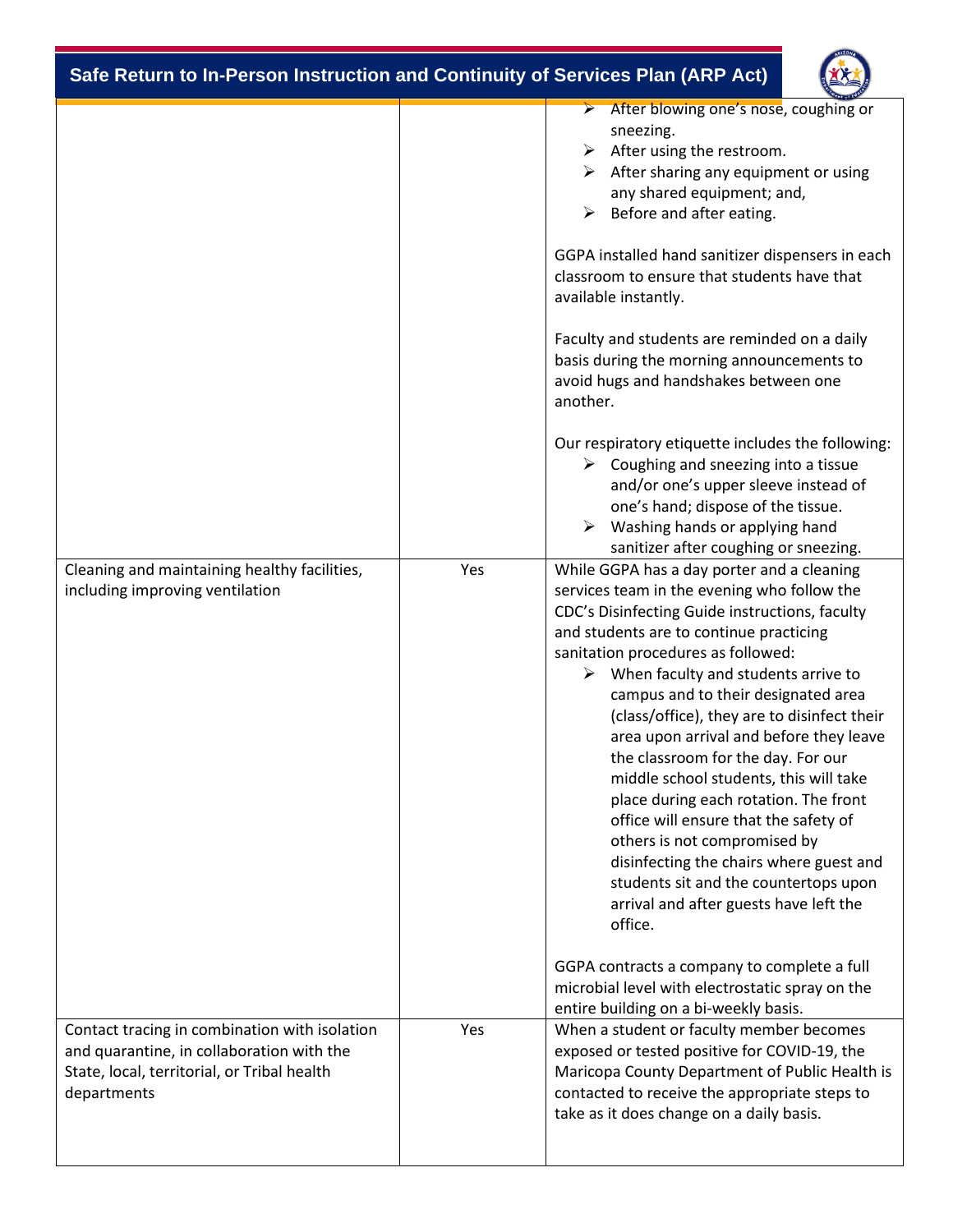| Safe Return to In-Person Instruction and Continuity of Services Plan (ARP Act) |  |
|--------------------------------------------------------------------------------|--|
|                                                                                |  |

|                                                                                                            |     | GGPA will provide a letter to families in the<br>event that a faculty or student tests positive for<br>COVID-19. Notification will be sent out<br>immediately. If we need to evacuate the entire<br>campus, parents/guardians will be informed via<br>phone call, email, a Class Dojo post and through<br>a text message.<br>All positive COVID-19 cases will be reported to<br>the Maricopa County Department of Public<br>Health including the students and faculty that<br>were possibly in close contact with that<br>individual.                                                                                                                      |
|------------------------------------------------------------------------------------------------------------|-----|------------------------------------------------------------------------------------------------------------------------------------------------------------------------------------------------------------------------------------------------------------------------------------------------------------------------------------------------------------------------------------------------------------------------------------------------------------------------------------------------------------------------------------------------------------------------------------------------------------------------------------------------------------|
| Diagnostic and screening testing                                                                           | Yes | Every morning as faculty enters the campus, our<br>Health Aid will provide a Wellness Check. As<br>students arrive to campus, they will receive a<br>Wellness Check performed by their teacher in<br>order to enter the campus. This Wellness Check<br>consist of temperatures being taken, a short<br>survey and any visible symptoms.<br>Faculty and students who are experiencing<br>symptoms related to COVID-19 must be<br>symptoms free for 24 hours (without the use of<br>any medication) before they can return to<br>campus.<br>Although we cannot require COVID-19 test to be<br>taken, we recommend it when symptoms are<br>being experienced. |
| Efforts to provide vaccinations to school<br>communities                                                   | No  | GGPA is currently not a COVID-19 vaccination<br>site. When we receive notice from Maricopa<br>County Department of Public Health that a<br>location near us will be performing COVID-19<br>vaccinations, we inform our faculty and<br>parents/guardians by forwarding the email to<br>faculty and posting flyers on our Facebook page<br>and Class Dojo for our parents/guardians to<br>view.                                                                                                                                                                                                                                                              |
| Appropriate accommodations for children<br>with disabilities with respect to health and<br>safety policies | Yes | Special accommodations and compliance with<br>all state, federal and local laws shall be made for<br>students with disabilities or those with medical<br>needs.<br>We strongly encourage our students to wear a<br>face mask when they come to in-person<br>instruction.<br>Our SPED paraprofessional has created a<br>schedule that allows up to two students to be in<br>her classroom for services at a time in which                                                                                                                                                                                                                                   |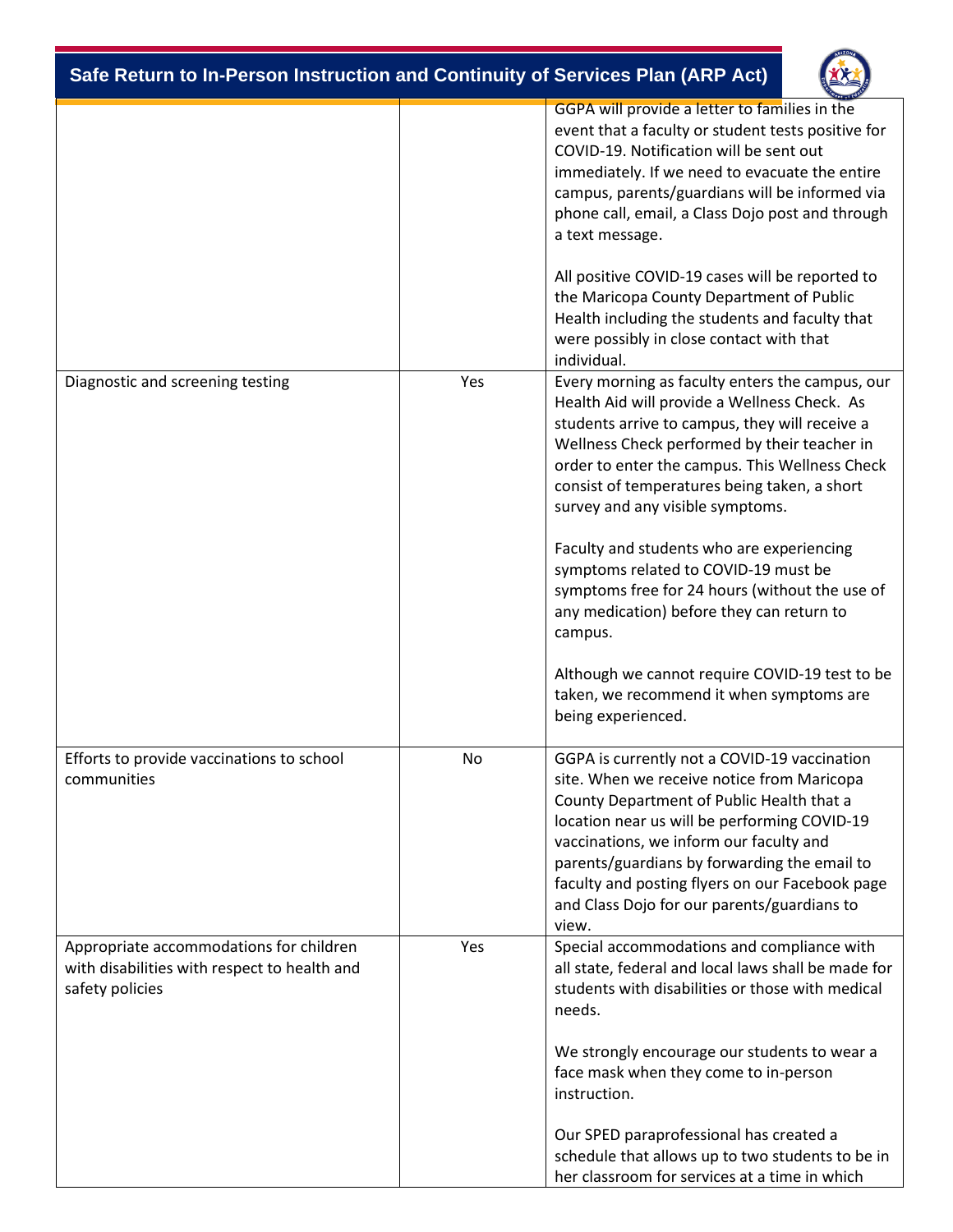

|                                                       |     | they do maintain a 3ft. social distance from each<br>other.                                                                                                                                                                                        |
|-------------------------------------------------------|-----|----------------------------------------------------------------------------------------------------------------------------------------------------------------------------------------------------------------------------------------------------|
|                                                       |     | GGPA respects the privacy of all students.                                                                                                                                                                                                         |
| Coordination with State and local health<br>officials | Yes | GGPA's Health Aid attends weekly meetings<br>hosted by the Arizona Department of Health<br>Services and shares information with our Coyote<br>community. GGPA has access to the updates<br>that Arizona Department of Health Services<br>releases. |

How the LEA will ensure **continuity of services**, including but not limited to services to address **students' academic needs** and **students' and staff social, emotional, mental health**, and **other needs**, which may include **student health and food services**

**How the LEA will Ensure Continuity of Services?**

GGPA will continue to maintain open communication with all of our faculty, students, and community. GGPA will continue both virtual and in-person instruction options for all students. We will provide asynchronous work (printed and/or electronic) for any student that may require accommodation during the school year (i.e. quarantine or health issues. We understand that not all parents are comfortable with their child(ren) returning to in-person learning; GGPA is allowing those families whose child(ren) have/has serious health issues and who do not feel it is safe for their child(ren) to return to campus to remain in our virtual instruction. GGPA will ensure that faculty and students are practicing sanitation and safety procedures. Wellness Checks will continue to be a requirement in order to enter campus.

| <b>Students' Needs:</b>                                             |                                                                                                                                                                                                                                                                                                                                                                                                                                                                                                                                                                                                                                                                                                         |
|---------------------------------------------------------------------|---------------------------------------------------------------------------------------------------------------------------------------------------------------------------------------------------------------------------------------------------------------------------------------------------------------------------------------------------------------------------------------------------------------------------------------------------------------------------------------------------------------------------------------------------------------------------------------------------------------------------------------------------------------------------------------------------------|
| <b>Academic Needs</b>                                               | Student academic needs are tracked through the<br>➤<br>benchmarks that are assessed quarterly, such as Galileo.<br>Tutoring is offered to students who are struggling in their<br>➤<br>academics and to those who feel they need further<br>assistance.<br>Students are highly encouraged to utilize Imagine Learning &<br>➤<br>Literacy and Imagine Math which is an online platform that<br>allows students to practice reading and math; teachers are<br>able to view the student's progress.<br>Students who test positive for Covid-19 and/or who have<br>➤<br>been exposed to a positive individual, will also have the<br>option to attend school virtually so they do not miss any<br>lectures. |
| Social, Emotional and Mental Health Needs                           | All grade levels attend an SEL class where the Sandford curriculum is<br>taught and Go Noodle interactions.<br>Families will receive recommendations for mental health services<br>when their student is demonstrating more needs than our school<br>can provide to them. We recommend Bayless and Southwest<br>Behavioral Health to our families.                                                                                                                                                                                                                                                                                                                                                      |
| Other Needs (which may include student health<br>and food services) | GGPA's food service team will continue to make breakfast<br>➤<br>and lunch meals accessible to all students at no cost.<br>Our food services team provides individually packed<br>➤<br>breakfasts. For our virtual students, our food services team<br>prepares individually packed breakfast and lunches that<br>parents/guardians can pick-up for their child.<br>GGPA will continue to send out any notices to families<br>➤<br>regarding COVID-19 testing and vaccination sites as well as                                                                                                                                                                                                          |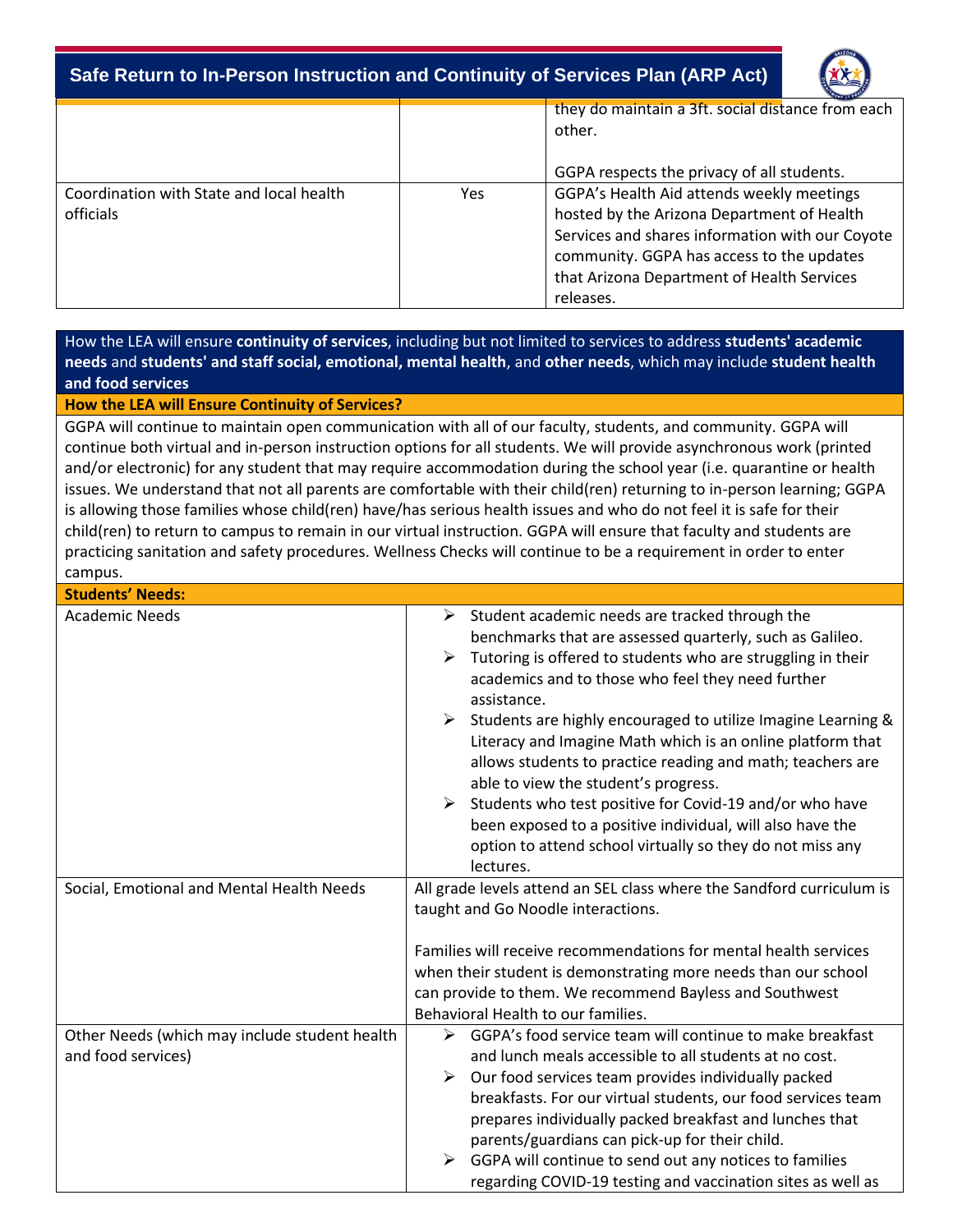

|                                            | any COVID-19 updates from the CDC and/or Arizona<br>Department of Health Services.                                                                                                                                                                                                                                                                     |
|--------------------------------------------|--------------------------------------------------------------------------------------------------------------------------------------------------------------------------------------------------------------------------------------------------------------------------------------------------------------------------------------------------------|
| <b>Staff Needs:</b>                        |                                                                                                                                                                                                                                                                                                                                                        |
| Social, Emotional, and Mental Health Needs | GGPA contracts The Gideon Group to provide trauma-informed<br>practices for teachers and students on a quarterly basis. Training for<br>teachers and staff to work effectively with students and understand<br>the scope of trauma-informed and trauma-sensitive. This training<br>also builds social and emotional well-being and fosters resilience. |
| Other Needs                                | Our Academic Coach meets with our faculty throughout the school<br>year for professional development and PBIS training.                                                                                                                                                                                                                                |

The LEA must **regularly, but no less frequently than every six months** (taking into consideration the timing of significant changes to CDC guidance on reopening schools), **review and, as appropriate, revise its plan** for the safe return to in-person instruction and continuity of services **through September 30, 2023**

| <b>Date of Revision</b>                                                              | 06/10/2021                                                                                                                           |  |
|--------------------------------------------------------------------------------------|--------------------------------------------------------------------------------------------------------------------------------------|--|
| <b>Public Input</b>                                                                  |                                                                                                                                      |  |
| Describe the process used to seek public<br>input, and how that input was taken into | GGPA holds monthly meetings with faculty and parents/guardians and<br>surveys are also being sent out to our parents. The School and |  |
| account in the revision of the plan:                                                 | Parents/Guardians discuss possible changes before they are implemented                                                               |  |
|                                                                                      | to ensure that it is in the best interest of our students.                                                                           |  |

# **U.S. Department of Education Interim Final Rule (IFR)**

## **(1) LEA Plan for Safe Return to In-Person Instruction and Continuity of Services**

- (a) An LEA must describe in its plan under section 2001(i)(1) of the ARP Act for the safe return to in-person instruction and continuity of services—
	- (i) how it will maintain the health and safety of students, educators, and other staff and the extent to which it has adopted policies, and a description of any such policies, on each of the following safety recommendations established by the CDC:
		- (A) Universal and correct wearing of masks.
		- (B) Modifying facilities to allow for physical distancing (*e.g.,* use of cohorts/podding)
		- (C) Handwashing and respiratory etiquette.
		- (D) Cleaning and maintaining healthy facilities, including improving ventilation.
		- (E) Contact tracing in combination with isolation and quarantine, in collaboration with the State, local, territorial, or Tribal health departments.
		- (F) Diagnostic and screening testing.
		- (G) Efforts to provide vaccinations to school communities.
		- (H) Appropriate accommodations for children with disabilities with respect to health and safety policies.
		- (I) Coordination with State and local health officials.
	- (ii) how it will ensure continuity of services, including but not limited to services to address students' academic needs and students' and staff social, emotional, mental health, and other needs, which may include student health and food services.

(b)(i) During the period of the ARP ESSER award established in section Start Printed Page 212022001(a) of the ARP Act, an LEA must regularly, but no less frequently than every six months (taking into consideration the timing of significant changes to CDC guidance on reopening schools), review and, as appropriate, revise its plan for the safe return to in-person instruction and continuity of services.

(ii) In determining whether revisions are necessary, and in making any revisions, the LEA must seek public input and take such input into account